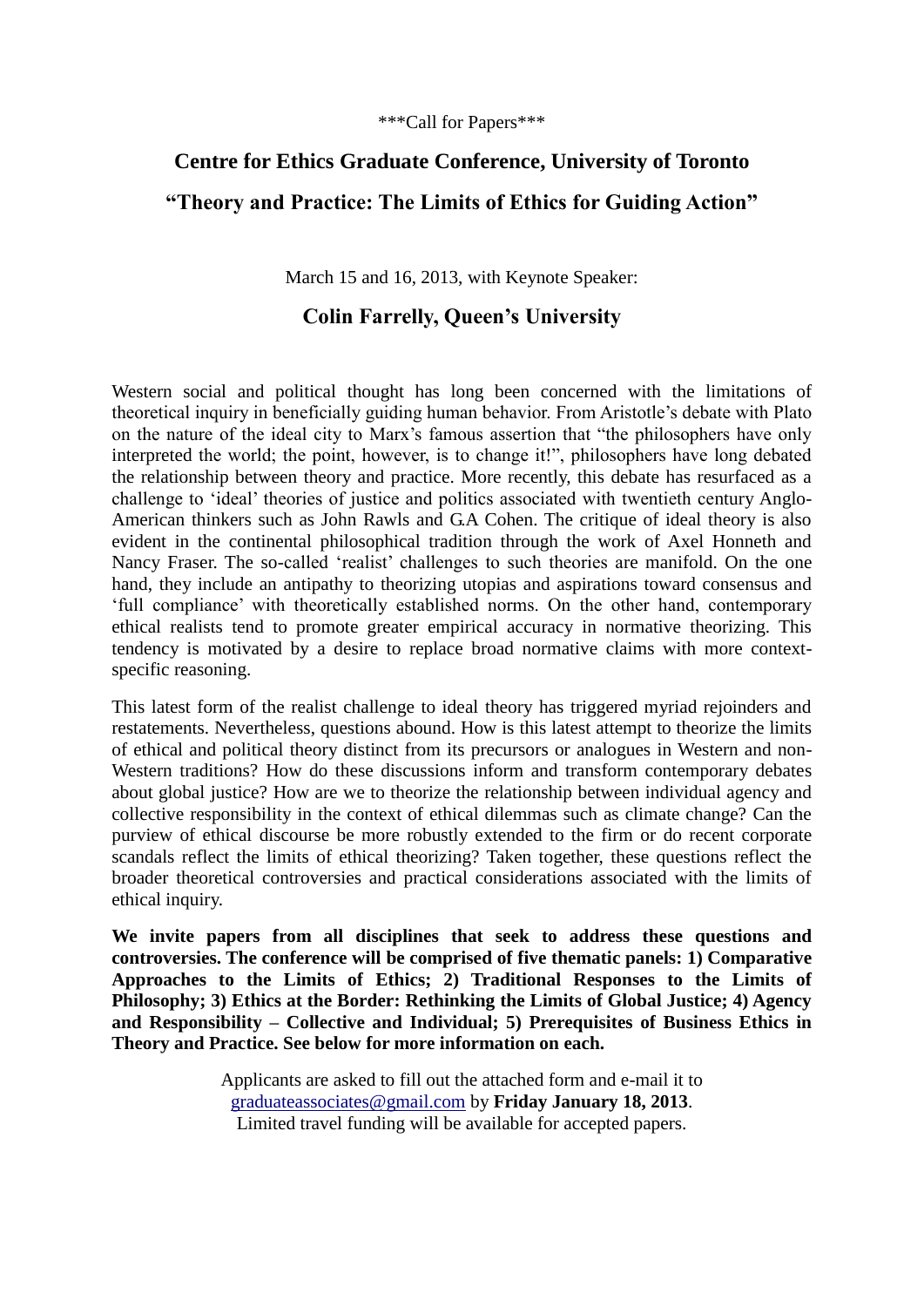## Graduate Associate Conference Centre for Ethics Graduate Association, University of Toronto, March 15-16

Name:

University:

Department:

Paper Title:

For which section(s) would you like this paper to be considered?

**\_\_\_\_\_ Comparative Approaches to the Limits of Ethics \_\_\_\_\_ Traditional Responses to the Limits of Philosophy \_\_\_\_\_ Ethics at the Border: Rethinking the Limits of Global Justice Agency and Responsibility – Collective and Individual \_\_\_\_\_ The Prerequisites of Business Ethics in Theory and Practice**

Paper Abstract (300 words maximum)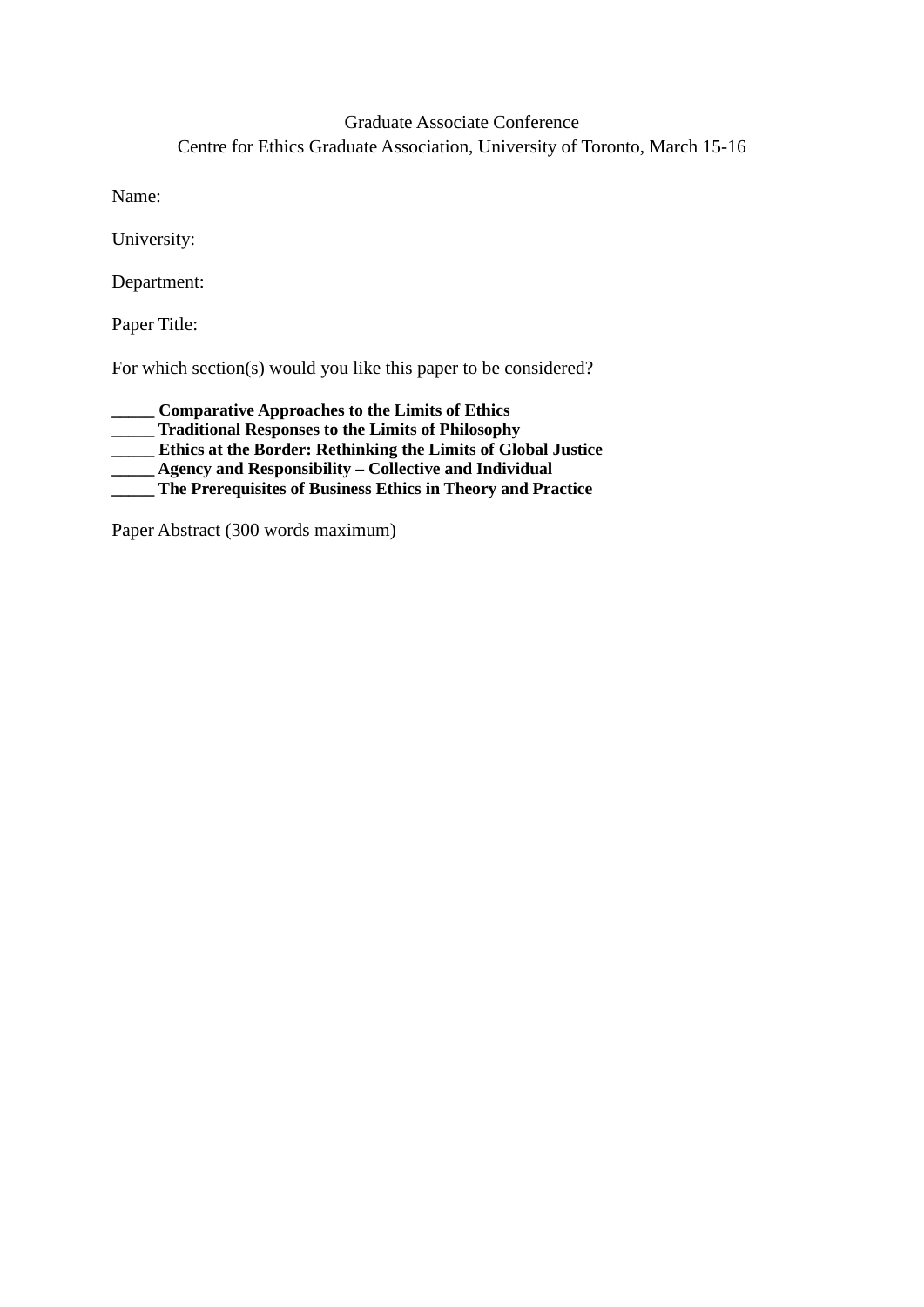### **Descriptions of Panels**

#### **Comparative Approaches to the Limits of Ethics**

Should theory guide action or should action inform theory? A dominant tradition within Western political theory insists on the temporal and logical priority of theory over action. This has been challenged in the West, especially in the modern era, by Marxism and other critical voices influenced by Marxism. However, if we shift our focus to the non-West, not only is this tradition of prioritizing theory over action questionable, but the very validity of this "classical question" appears to be precariously positioned. Around the world, the ways in which activists solve real world problems and transform people's perspectives through political actions provide abundant resources for theoretical formulations. Moreover, in the modern period, particularly under conditions of colonialism, we find most thinkers from non-Western societies as first and foremost political activists – e.g Gandhi, Mao, and Fanon to cite just a few examples. For these political activists/thinkers, existing theoretical apparatuses – either in their own tradition or from the West – are limited for their existing context. Traditional theories offer little in terms of negotiating with the modern world, while theories of West are intrinsically enmeshed in the structures of power being resisted by the people in the non-West. What these political activist/thinkers have accomplished exemplifies the possibilities of alternatives, which calls for innovation and deep skepticism towards the Western distinction between theory and practice. This panel seeks papers which address the Non-western world's ambivalence or challenges towards prioritizing theory over practice or the very distinction between theory and practice.

#### **Traditional Responses to the Limits of Philosophy**

The so-called ethical and political 'realism' associated with Bernard Williams and Raymond Geuss is often discussed as a novel, controversial attempt to correct for aberrations in modern ethical and political thought. Yet this correction has been inspired by historical progenitors, many of whom were engaged both in elaborating 'ideal' theories and grappling with the limitations of ideal theorizing in helpfully guiding human behaviour. To what extent are the contemporary advocates of ethical and political realism restating traditional views? Are there thinkers who made important contributions in this area whose work is underrepresented in the latest version of realism? To what extent can our thinking about the limits of philosophy be helpfully informed by traditional responses to this problem? Papers are invited that respond to these and related questions concerning traditional responses to problem of limits.

#### **Ethics at the Border: Rethinking the Limits of Global Justice**

What duties do states, and their members, have beyond their borders? Are obligations of justice global in scope? Or, alternatively, are they constrained by national borders? What is the moral standing of states? What are the limits of ethics in a globalized and interconnected world? This panel invites papers that address such questions and other contemporary debates in international political theory and global ethics. Papers are invited that discuss liberal, cosmopolitan and discursive democratic perspectives on issues of global justice, as well as critical perspectives that challenge these frameworks, particularly in light of global social structures and international inequalities. Major themes that this panel would embrace include: the historical roots of international relations theory; global distributive justice; the possibility of global discursive democracy; cosmopolitanism; the moral relevance of borders; nationalism, patriotism and special duties; sovereignty, the relation of international law and the international order.